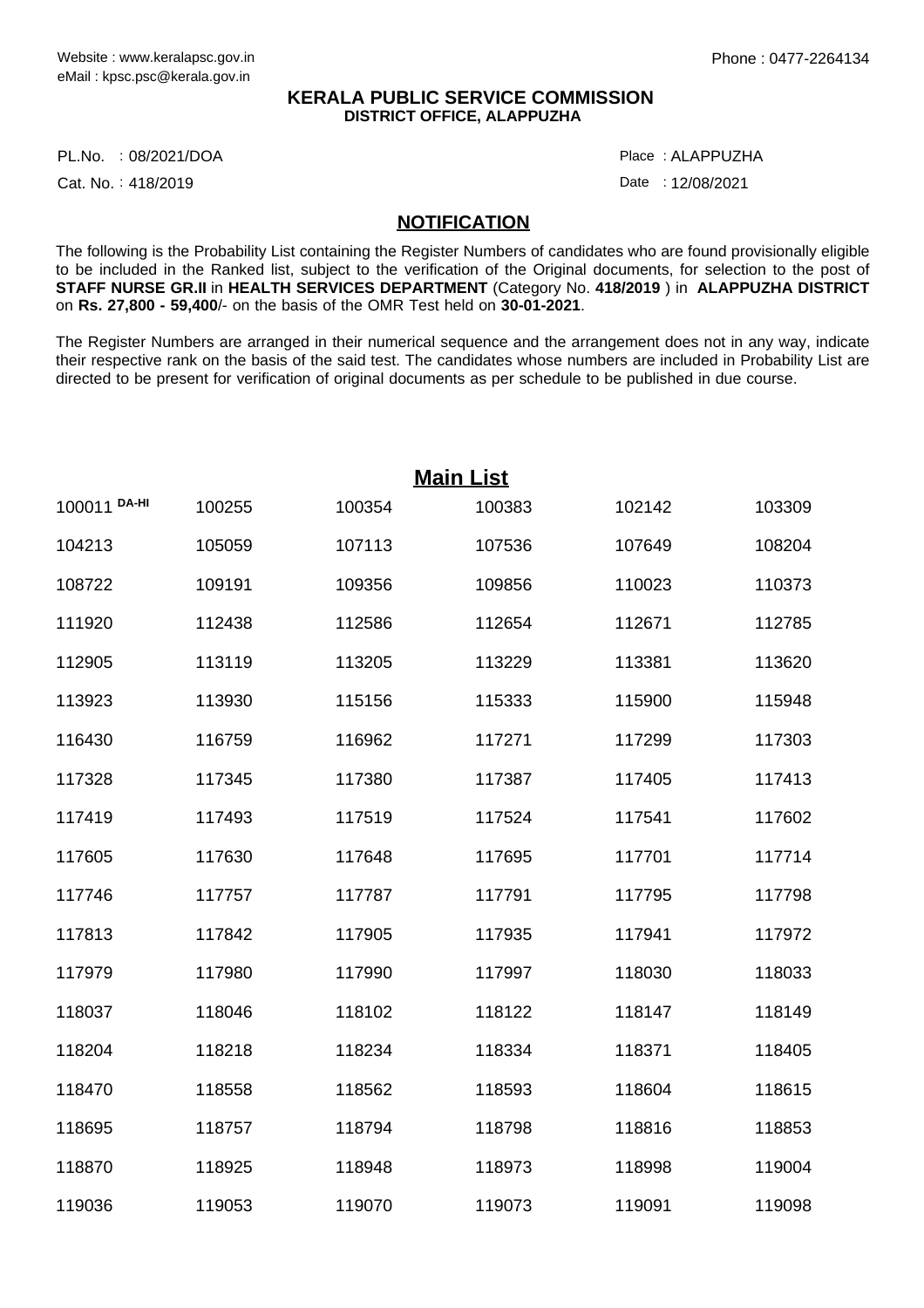| 119139 | 119142 | 119173 | 119178 | 119221 | 119284 |
|--------|--------|--------|--------|--------|--------|
| 119304 | 119364 | 119366 | 119376 | 119400 | 119465 |
| 119485 | 119518 | 119520 | 119566 | 119570 | 119572 |
| 119590 | 119656 | 119673 | 119684 | 119698 | 119701 |
| 119742 | 119743 | 119747 | 119784 | 119822 | 119891 |
| 119907 | 119918 | 119921 | 119928 | 119929 | 119997 |
| 120071 | 120134 | 120158 | 120164 | 120173 | 120232 |
| 120238 | 120265 | 120272 | 120287 | 120290 | 120313 |
| 120339 | 120403 | 120434 | 120475 | 120493 | 120513 |
| 120522 | 120531 | 120535 | 120567 | 120590 | 120602 |
| 120672 | 120676 | 120683 | 120712 | 120739 | 120740 |
| 120746 | 120759 | 120762 | 120838 | 120885 | 120895 |
| 120905 | 120930 | 120931 | 120950 | 120951 | 120964 |
| 120976 | 120991 | 121021 | 121087 | 121138 | 121139 |
| 121159 | 121177 | 121188 | 121197 | 121210 | 121225 |
| 121296 | 121302 | 121344 | 121360 | 121406 | 121407 |
| 121448 | 121483 | 121492 | 121516 | 121549 | 121553 |
| 121556 | 121584 | 121632 | 121644 | 121679 | 121684 |
| 121699 | 121701 | 121718 | 121730 | 121742 | 121767 |
| 121825 | 121852 | 121857 | 121867 | 121892 | 121975 |
| 122000 | 122168 | 122181 | 122247 | 122293 | 122359 |
| 122411 | 122477 | 122496 | 122501 | 122528 | 123211 |
| 123883 | 124379 | 124747 | 128305 | 129738 | 131967 |
| 139916 | 142142 | 149995 | 152224 |        |        |
|        |        |        |        |        |        |

## **Supplementary List Ezhava/Thiyya/Billava**

| 102749 | 111013 | 112698 | 113588 | 114831 | 117254 |
|--------|--------|--------|--------|--------|--------|
| 117290 | 117384 | 117532 | 117607 | 117779 | 117837 |
| 117894 | 117942 | 118034 | 118276 | 118297 | 118399 |
| 118533 | 118631 | 118666 | 118987 | 118993 | 119057 |
| 119078 | 119210 | 119301 | 119348 | 119363 | 119371 |
| 119414 | 119456 | 119513 | 119543 | 119706 | 119927 |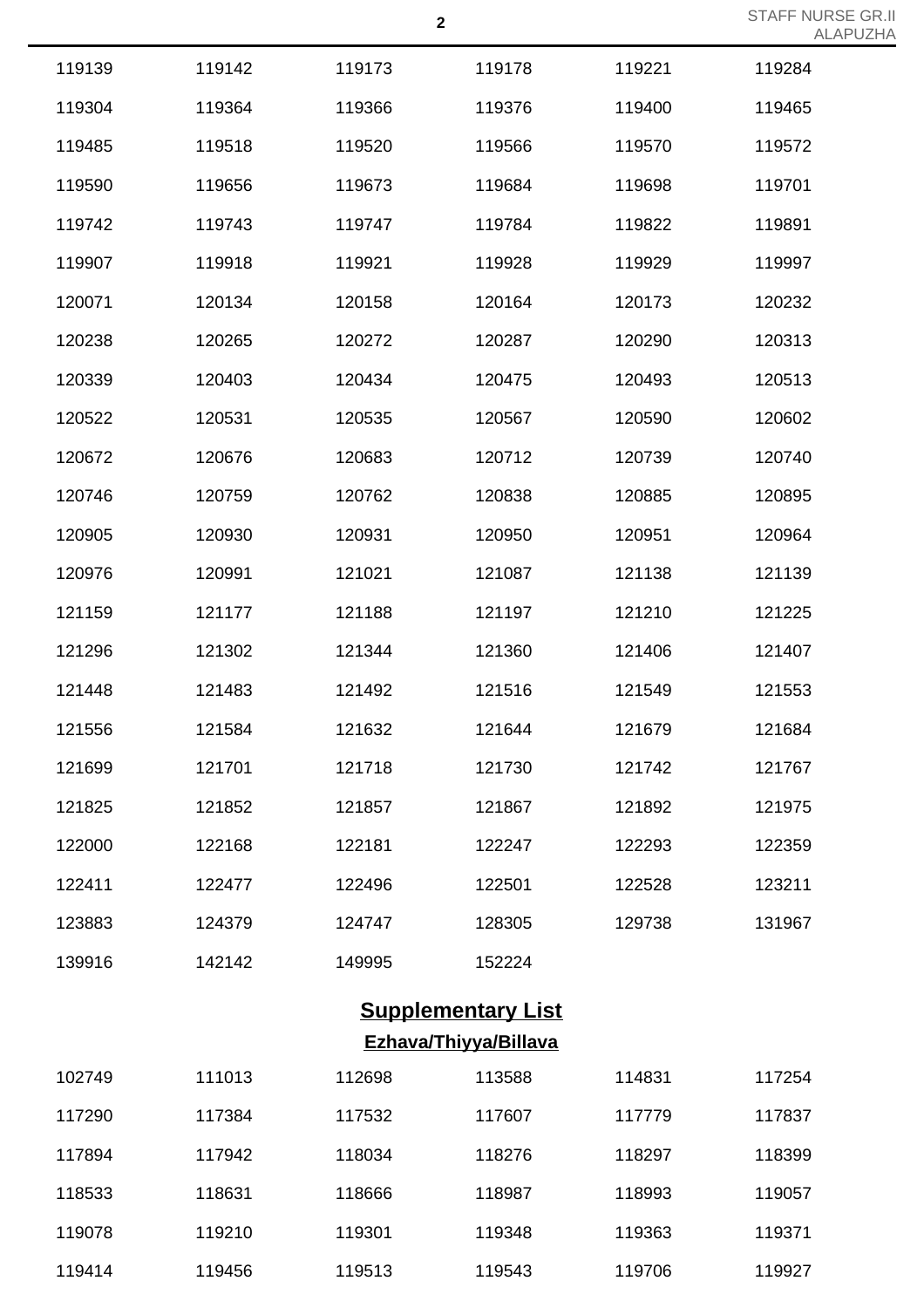|                            |        |        | 3                      |        | <b>ALAPUZHA</b> |  |  |
|----------------------------|--------|--------|------------------------|--------|-----------------|--|--|
| 120302                     | 120314 | 120362 | 120467                 | 120520 | 120539          |  |  |
| 120632                     | 120743 | 120757 | 120810                 | 121064 | 121237          |  |  |
| 121402                     | 121627 | 121712 | 121801                 | 121878 | 121880          |  |  |
| 122413                     | 122465 | 127546 | 134172                 |        |                 |  |  |
|                            |        |        | <b>Scheduled Caste</b> |        |                 |  |  |
| 103365                     | 108723 | 110514 | 111199                 | 114318 | 116514          |  |  |
| 117034                     | 117284 | 117376 | 117424                 | 117590 | 117627          |  |  |
| 118134                     | 118227 | 118316 | 118521                 | 118538 | 119079          |  |  |
| 119860                     | 120031 | 120053 | 120088                 | 120188 | 120554          |  |  |
| 120767                     | 120771 | 121125 | 121675                 | 121861 | 122263          |  |  |
| 126838                     | 128677 | 136763 |                        |        |                 |  |  |
|                            |        |        | <b>Scheduled Tribe</b> |        |                 |  |  |
| 117113                     | 120940 | 123498 | 124601                 | 129127 | 130369          |  |  |
| 153316                     |        |        |                        |        |                 |  |  |
|                            |        |        | <b>Muslim</b>          |        |                 |  |  |
| 112336                     | 114805 | 117263 | 117381                 | 117450 | 117451          |  |  |
| 117522                     | 117652 | 117735 | 117761                 | 117952 | 118057          |  |  |
| 118264                     | 118328 | 118363 | 118383                 | 118459 | 118502          |  |  |
| 118652                     | 118725 | 118782 | 118827                 | 118885 | 119072          |  |  |
| 119170                     | 119305 | 119960 | 120124                 | 120129 | 120295          |  |  |
| 120496                     | 120556 | 120695 | 120938                 | 120982 | 120995          |  |  |
| 121140                     | 121141 | 121199 | 121347                 | 121491 | 121732          |  |  |
| 121877                     | 122037 | 122046 | 122055                 | 122367 | 122449          |  |  |
| 129714                     | 146803 |        |                        |        |                 |  |  |
| <b>Latin Catholics/A.I</b> |        |        |                        |        |                 |  |  |
| 117943                     | 118124 | 118408 | 118511                 | 118752 | 119089          |  |  |
| 119115                     | 119406 | 119540 | 120679                 | 120725 | 120780          |  |  |
| 120933                     | 121324 | 121601 | 122101                 | 122229 |                 |  |  |
| <b>OBC</b>                 |        |        |                        |        |                 |  |  |
| 113772                     | 117635 | 118201 | 119565                 | 120487 | 120598          |  |  |
| 121008                     | 121949 | 122004 | 122402                 | 123182 | 151835          |  |  |

STAFF NURSE GR.II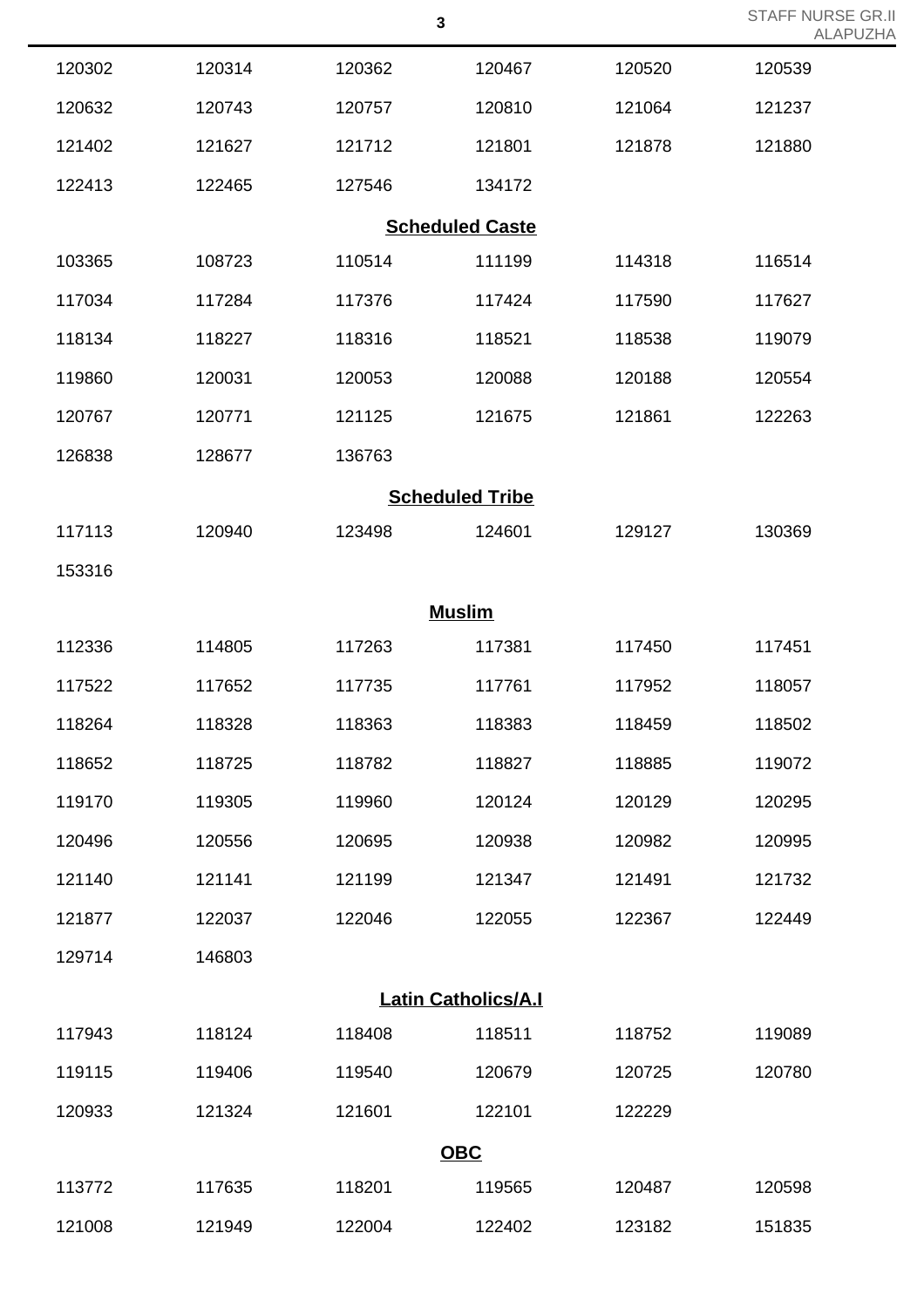|                                                                |        |        | <b>Viswakarma</b>  |        |        |  |  |  |
|----------------------------------------------------------------|--------|--------|--------------------|--------|--------|--|--|--|
| 108534                                                         | 117904 | 117955 | 118133             | 118508 | 119273 |  |  |  |
| 120804                                                         | 121308 | 121397 | 121544             | 122515 | 129525 |  |  |  |
|                                                                |        |        | <b>SIUC Nadar</b>  |        |        |  |  |  |
| 100867                                                         | 101499 | 103614 | 104967             | 106827 |        |  |  |  |
| <b>Scheduled Caste Converts to Christianity</b>                |        |        |                    |        |        |  |  |  |
| 101177                                                         | 112032 | 114269 | 115429             | 121301 |        |  |  |  |
|                                                                |        |        | <b>Dheevara</b>    |        |        |  |  |  |
| 120332                                                         | 120614 | 121107 | 121737             | 122116 |        |  |  |  |
|                                                                |        |        | <b>Hindu Nadar</b> |        |        |  |  |  |
| 101227                                                         | 101240 | 101950 | 102432             | 107641 |        |  |  |  |
| <b>List of Differently Abled Candidates for 3% Reservation</b> |        |        |                    |        |        |  |  |  |
|                                                                |        |        | <b>Low Vision</b>  |        |        |  |  |  |
|                                                                |        |        |                    |        |        |  |  |  |

Not Eligible

## **Hearing Impairment**

100011 **DA-HI**

**Locomotor Disability / Cerebral Palsy**

Nil